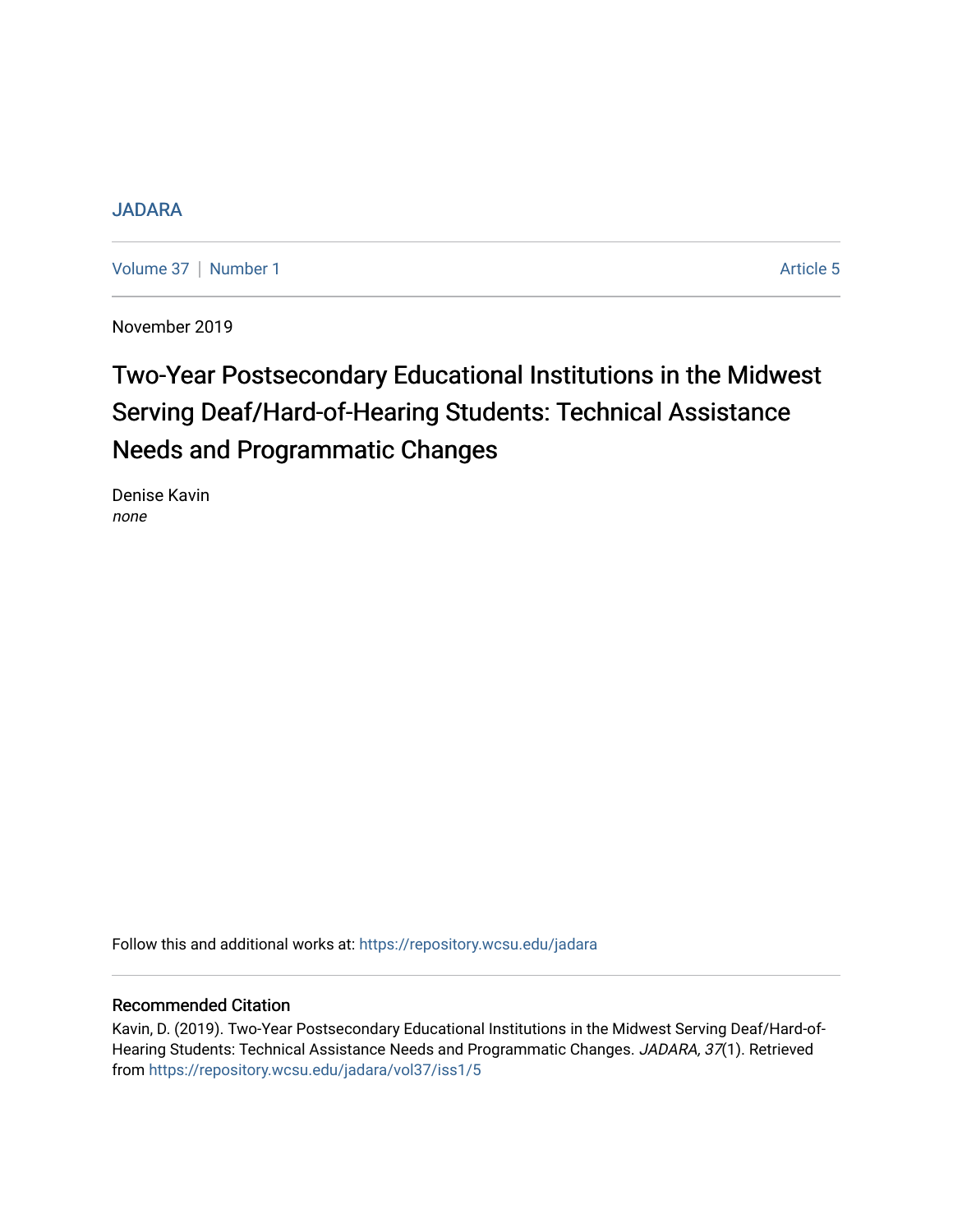## Two-Year Postsecondary Educational Institutions in the Midwest Serving Deaf/Hard-of-Hearing Students: Technical Assistance Needs and Programmatic Changes

### Denise Kavin

#### Abstract

In 1996, the Postsecondary Education Programs Network (PEPNet) was formed to provide technical assistance services to postsecondary educational institutions in providing access and accommodations to individuals who are deaf and hard of hearing. The Midwest Center for Postsecondary Outreach (MCPO), one of the four regional centers of PEPNet, offers consultation and training on services for such students through presentations and access to a network of professionals in the field. In 1997, PEPNet conducted a national needs assessment survey of postsecondary institutions to determine the status of support services available to deaf and hard of hearing students and to identify preferred strategies for information access and dissemination. This study is a follow-up to the PEPNet assessment to determine the impact of MCPO on provision of services to students in public two-year, non-profit postsecondary institutions in the 12-state Midwest region.

This study was designed to find if there were any changes in the numbers of students served or graduated, preferred topics or modes for training, level of support services (levels of services, funding, and staffing), and the relationships between any identified changes with the establishment of MCPO.

It was found that there was an overall decline in the number of deaf and hard of hearing students served and graduated, although a higher number of institutions were having contact with these students. The top five preferred training topics and modes for delivery were largely unchanged between 1997 and 2000, although there seemed to be lower rankings in the post data, which could be linked to MCPO's efforts, resulting in increased awareness and decreased need. The technical assistance services shown to have the most positive impact on level of services are the MCPO/ PEPNet website, PEPNet conference, PEPNet Resource Center, phone consultation, teleconference participation, and training modules on the PEPNet website.

In regard to service provision and staffing, there have been growths in the areas of sign language interpreting, C-print, real-time captioning, notetaking, and tutoring. The data shows that much of this can likely be credited to MCPO. On the other hand, level of funding for disability services has remained stagnant.

Several conclusions and recommendations pertaining to the provision of services to deaf and hard of hearing students in higher education arise from this study which falls in the areas of marketing, MCPO services, intervention, specialized programming, diversity, funding, and policy development.

#### Introduction

In the early 1950's, only a small minority of deaf and hard-ofhearing students had access to postsecondary education programs that could meet their unique communication needs. At that time, Gallaudet

#### JADARA 25 Vol. 37, No. 1,2003

Published by WestCollections: digitalcommons@wcsu, 2003

1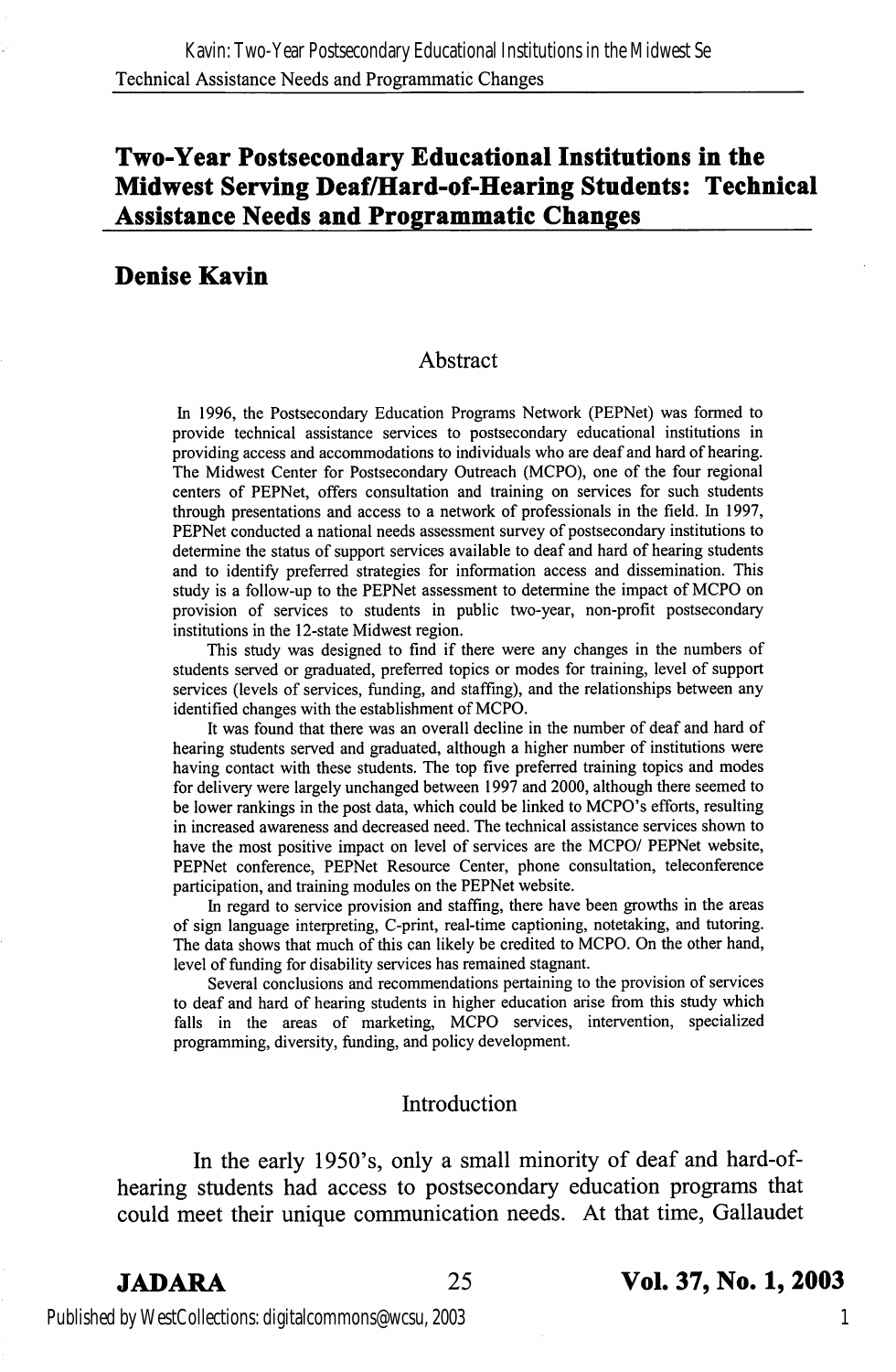#### Technical Assistance Needs and Programmatic Changes

College in Washington, D.C., the world's only liberal arts college for the deaf, had an enrollment of just 300 students. There were a handful of additional deaf students attending other programs in the nation, but not necessarily with specialized support services such as sign language interpreting and notetaking, the most commonly identified types of support services for such students.

During recent years, postsecondary educational opportunities for people who are deaf and hard of hearing have been expanding on college campuses across America. More programs are becoming accessible, and the number of such students enrolling in them is steadily increasing. "During the 1970's, the number of postsecondary programs for deaf students in the United States grew rapidly. Community colleges and special postsecondary programs began to take on increasing numbers of deaf students. A growing concem among professionals in organizations serving deaf people regarding unemployment and underemployment led to federal legislation to ameliorate the problem." (Lang and Connor, 1988, p. 26). This was legislation that called for federal support of several regional postsecondary programs for deaf and hard-of-hearing students, housed at already-established higher education institutions.

The purpose of establishing these programs was to demonstrate the feasibility of setting up model programs for deaf and hard-of-hearing students at existing postsecondary programs for the mainstream population (Moores, 1979, p. 15). These programs were initially supported by funds for vocational education at the state level, designed for students with disabilities.

In the 1992-93 academic year, there were an estimated 20,040 deaf and hard-of-hearing students enrolled in postsecondary education institutions nationwide, including an additional 2,500 enrolled at Gallaudet University and the National Technical Institute for the Deaf (Lewis, Farris & Greene, 1994, p. iii). The 1999 edition of "College and Career Programs for Deaf Students: 10<sup>th</sup> edition", lists two national programs and over 145 postsecondary programs, which shows an explosion of postsecondary programs for deaf and hard-of-hearing students. "Prospects for deaf people are considerably different than 20- 30 years ago. Postsecondary education for the deaf is beginning to mature" (Nash, 1988, p. 9). With this increase has also come improved access and accommodations in postsecondary programs for such students.

As a result of federal legislation which shifted the focus of funding from direct service programs for deaf and hard-of-hearing students to outreach and training at the institutional level, the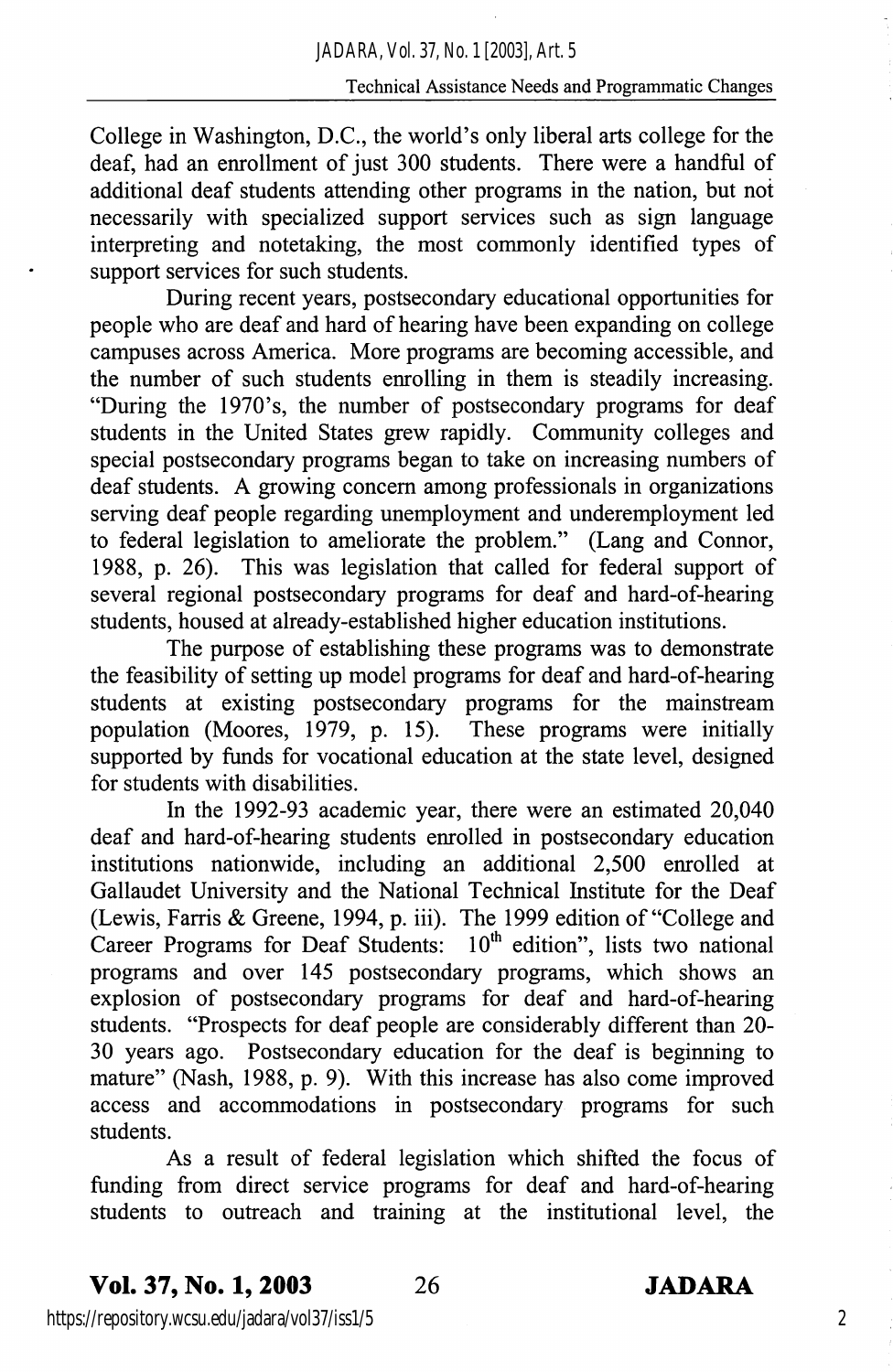Postsecondary Education Programs Network (PEPNet) was formed in 1996 to create effective and efficient technical assistance services to postsecondary educational institutions in providing access and accommodations to such individuals. Colleges were ultimately responsible for the provision of support services to deaf and hard-ofhearing students; they could no longer depend on federal fimding to provide accommodations.

The purpose of PEPNet is to promote increased and improved access and availability of postsecondary educational opportunities for individuals who are deaf and hard of hearing. It is designed to facilitate more equality, consistency and uniformity in quality of support services. The four regional technical assistance centers of PEPNet are:

- 1. Midwest Center for Postsecondary Outreach, St. Paul College, St. Paul, MN (MCPO)
- 2. Northeast Technical Assistance Center, National Technical Institute for the Deaf, Rochester Institute of Technology, Rochester, NY (NETAC)
- 3. Postsecondary Education Consortium, University of Tennessee, Knoxville, TN (PEC)
- 4. Western Region Outreach Center and Consortia, National Center on Deafness, California State University, Northridge, CA (WROCC)

While all four programs have different technical assistance delivery structures, the mission for all programs is the same: to enhance postsecondary educational opportunities for deaf and hard-of-hearing students through technical assistance services. MCPO offers consultation and training on services for deaf and hard-of-hearing students, presentations at workshops and conferences, and access to a network of other professionals in the field of higher education and deafness. Issues that can be addressed include, but are not limited to; interpreting services, notetaking, tutoring, real-time captioning and C-print, legal obligations required under the Americans with Disabilities Act, and teaching English as a second language to deaf and hard-of-hearing students. MCPO accomplishes its work through the funding of four outreach sites: Harper College in Palatine, IL; the

### JADARA 27 Vol. 37, No. 1,2003

Published by WestCollections: digitalcommons@wcsu, 2003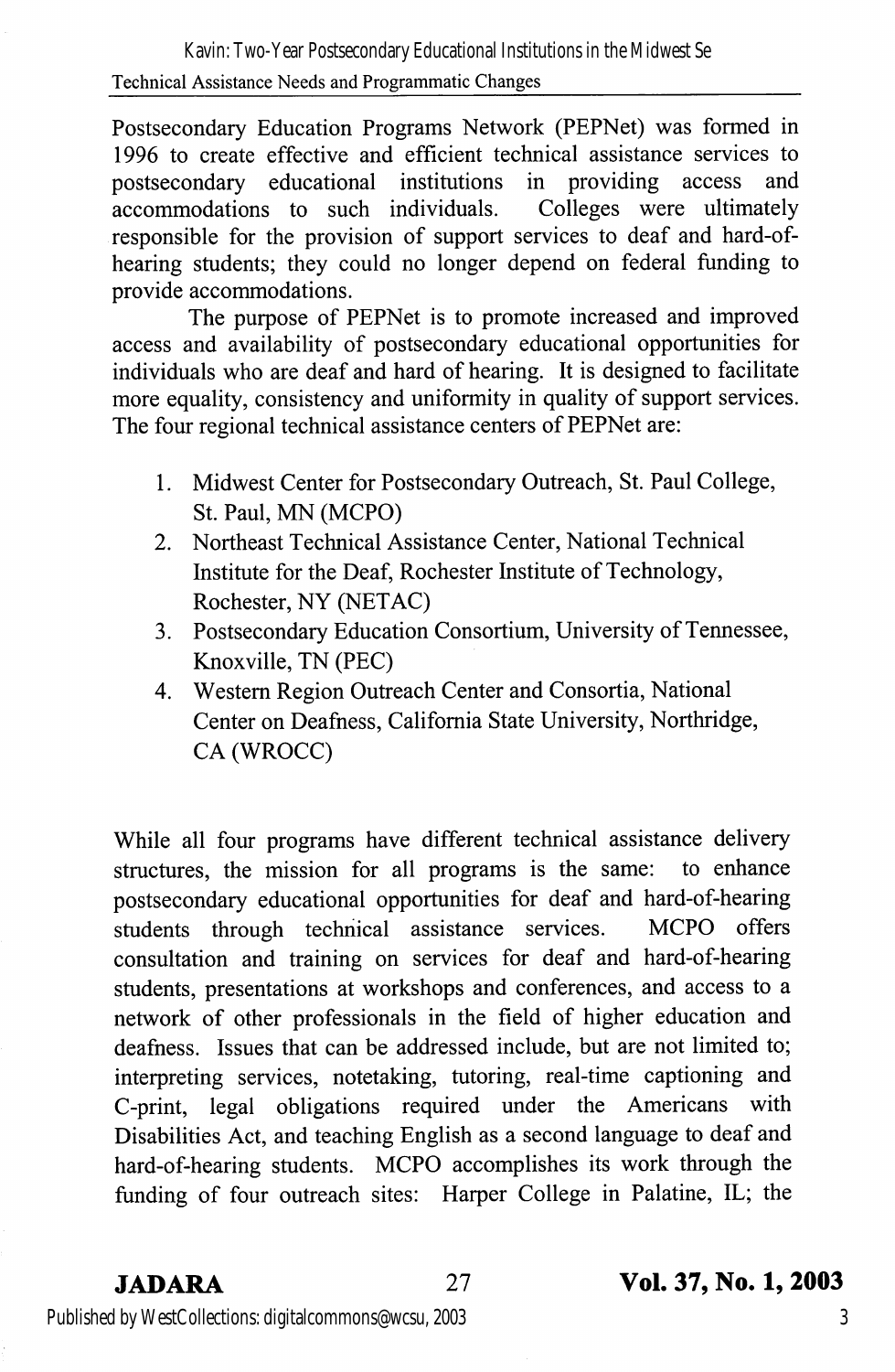Center for Sight and Hearing in Rockford, IL: the University of Wisconsin-Milwaukee; a site at MCPO in St. Paul, MN.

In addition to technical assistance, consultation and training services, PEPNet offers teleconferences, on-line training modules, and regional and national conferences. PEPNet also has a Resource Center housed at WROCC; which offers a wealth of products including training packages, handbooks, books and booklets, tip sheets, videotapes, and curricula.

In 1997, PEPNet conducted a national needs assessment survey of postsecondary institutions to determine the status of support services available to deaf and hard-of-hearing students, and to identify preferred strategies for information access and dissemination. In 2000, a followup study to this assessment was done as a dissertation research project by the author to determine the impact of MCPO on provision of services to students in public two-year, non-profit postsecondary institutions in the I2-state Midwest region, since its establishment in 1996.

This study was designed to find if there were any changes in the number of deaf and hard-of-hearing students enrolled, served or graduated, preferred topics or modes for training and information dissemination, level of support services (levels of service provision, funding and staffing), and the relationships between any identified changes with the establishment of MCPO. Information was also gleaned about various technical assistance services that have had the most positive impact on service provision, and where disability service providers felt they were most positively impacted by MCPO services in regard to services for deaf and hard-of-hearing students at their institution.

It was found that there was an overall decline in the number of deaf and hard-of-hearing students served and graduated, although a higher number of institutions were having contact with these students. The top five preferred training topics and modes for delivery were largely unchanged between 1997 and 2000, although there seemed to be lower rankings in the post-data, which could be linked to MCPO's efforts, resulting in increased awareness and decreased need for technical assistance and consultation services. The technical assistant services shown to have had the most positive impact on level of services to deaf and hard-of-hearing students are the MCPO/PEPNet website.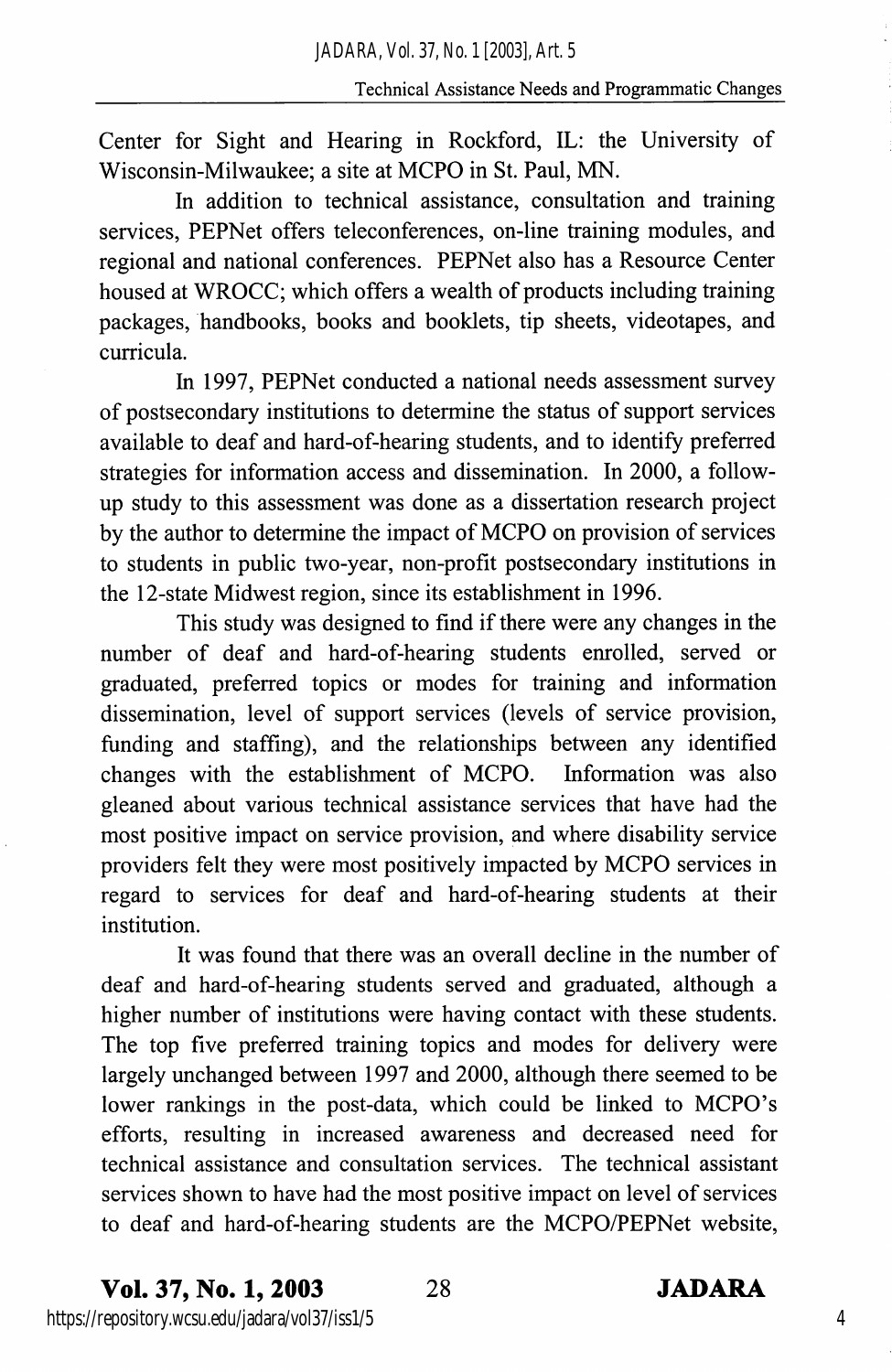PEPNet conference, PEPNet Resource Center, phone consultation, teleconference participation, and training modules on the PEPNet website.

In regard to service provision and staffing, there have been growths in the areas of sign language interpreting, C-print, real-time captioning, notetaking and tutoring. The data shows that this can likely be credited in part to PEPNet and MCPO services. On the other hand, level of funding for disability services has remained stagnant, which fits in with funding being ranked as one of the top five training needs identified, and ranked as the lowest in areas positively impacted by MCPO. Generally, it seems that many programs do not have strong institutional commitment and support to increased funding for disability services, despite the growing need and cost for services.

Several conclusions and recommendations pertaining to the provision of services to deaf and hard-of-hearing students in higher education arise from this study, which fall in the areas of marketing, MCPO services, intervention, specialized programming, diversity, funding and policy development. marketing of MCPO services, and MCPO needs to continue to provide services addressing the areas of funding/resources, technology for accessibility and learning, student retention, and improvement of support services.

It is clear that there is a need for further intervention at levels preceding higher education: with doctors and audiologists, with parentinfant educators, and within the K-12 school system. There is only so much that MCPO can do to impact the success of deaf and hard-ofhearing students if they do not have the academic preparation and skills necessary for the rigors of higher education.

Although the trend is towards deaf children attending one's local school district, the "clustering" of deaf and hard-of-hearing students at designated schools that provide specialized support services, which used to be a popular option, may still need to be considered a model of effective service delivery. "Availability of qualified service providers is dictated by a 'critical mass' approach, whereby a number of traditionally underserved deaf persons would be grouped in a way to receive the consistent attention of these professionals" (Long & Dowhower, 1991, p. 109). Specialized programs that serve a large

# JADARA 29 Vol. 37, No. 1,2003

Published by WestCollections: digitalcommons@wcsu, 2003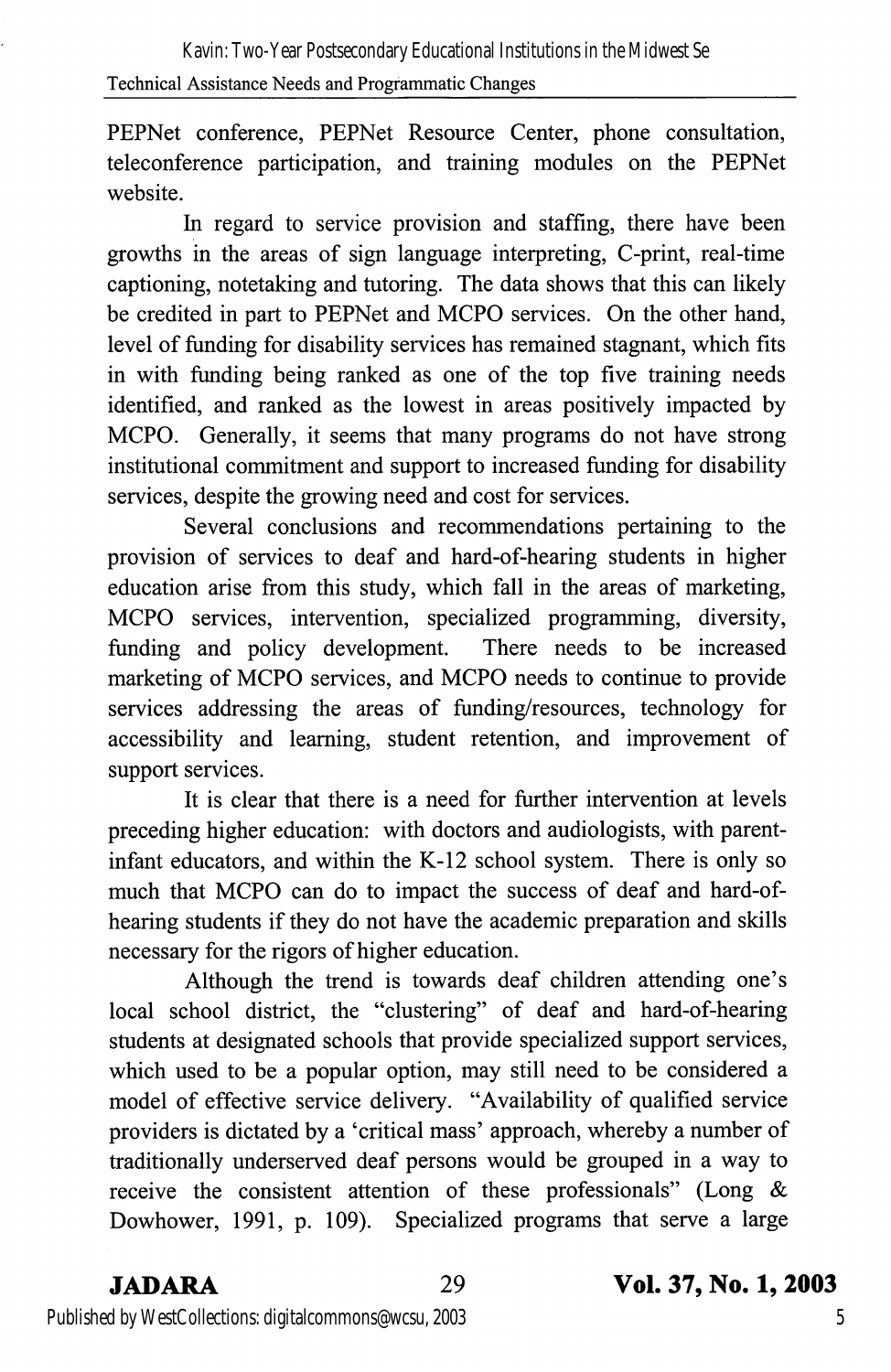number of students also allow for more effeetive and efficient use of staff and fiscal resources, rather than the scattering of students and support service staff at a large number of institutions, all duplicating one another.

Additionally, there needs to be a new focus on deaf and hard-ofhearing students with secondary disabilities and of various backgrounds. It is clear that the student body is becoming increasingly diverse, with more hard-of-hearing students, more students of color, more with secondary disabilities, and more students with second, third or fourth language issues.

Funding for disability services is an ongoing concern, which the data clearly shows. The area of designing access services for students with disabilities, both physically and programmatically, has been receiving heightened institutional and public awareness, in part due to legal and advocacy efforts. However, administrators are under pressure to provide more services with less resources. The need for additional services goes back as far as the early 1980's. "There will be a clear need for (disabled student services) program staff to become better managers, but more pointedly, better managers able 'do more with less.' There is clear need to gather and bear the hard facts about accommodation needs and associated costs, changing patterns in the disabled student population, and the benefits of equal accommodations and access as a human resource investment." (Blosser, 1981, p. 83).

Finally, development of policy and guidelines and collaboration in regard to services for deaf and hard-of-hearing education are additional areas of eoncem. There is a widespread effort by many campuses to integrate services to disabled students. While the outcome has been positive, there has been some oversight of the political and programmatic need for central coordination of support services for students with disabilities. There needs to be overall campus coordination, less competition among departments for funds, systems for student referrals, development of cost-effective services, and overall monitoring and managing of resources.

In conclusion, careful analysis of the data has provided new information on how and where MCPO has made an impact since its establishment in 1996. This information can set the framework for planning future teehnical assistance and research activities by PEPNet,

https://repository.wcsu.edu/jadara/vol37/iss1/5